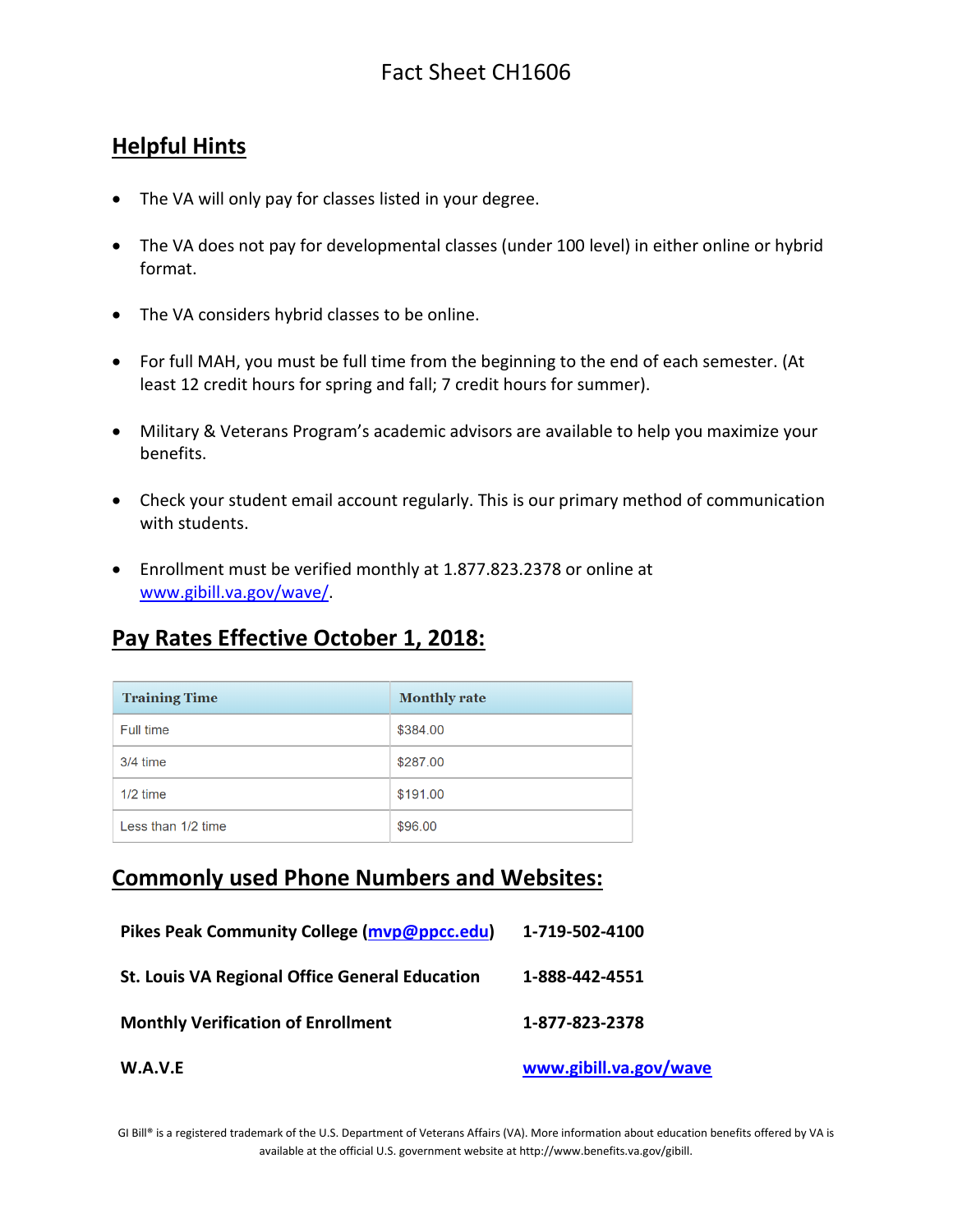## Fact Sheet CH1606

The first time you log onto W.A.V.E. (Web Automated Verification of Enrollment) your password will be the last 6 digits of your social security number.

| Direct Deposit - Sign up or change | 1-877-838-2778       |
|------------------------------------|----------------------|
| VA Debt Management Center          | 1-800-827-0648       |
| National Personnel Records Center  | 1-314-801-0800       |
| Denver/VOC Rehab                   | 1-303-914-5550       |
| $GI$ Bill <sup>®</sup>             | www.gibill.va.gov    |
| eBenefits                          | www.ebenefits.va.gov |

#### **Definitions:**

**Academic Probation:** Schools that have an academic progress policy allowing for a period of academic probation prior to termination for Unsatisfactory Progress (Academic Suspension) are required to notify VA promptly. PPCC requires the student to maintain a GPA of 2.0 or higher. If the student fails to maintain a GPA of 2.0, the student will first be placed on Academic Probation. If the student fails to maintain a GPA of 2.0 during their probation period, the student will then be placed on Academic Suspension.

**Advanced Payment:** Provides a student with benefit payments at the beginning of a school term to help the student meet expenses concentrated at the beginning of the term. Advanced payment pays the student's monthly benefit for the first and second month of the quarter or semester in advance. Student must submit request for advanced payment 30 days prior to the start of the term. Student must be enrolled at least half-time. Advanced payment applies only to Chapter 30, 35 and 1606.

**Change of Address and Direct Deposit:** Information must be kept current. Chapter 30 and 1606 can use the WAVE system to update information. All other students can call 877-838-2778 or go to [http://www.ebenfits.va.gov/.](http://www.ebenfits.va.gov/)

**Course Applicability:** Only courses that satisfy requirements outlined by the PPCC catalog or graduation evaluation form can be certified for VA purposes. If the student takes a course that does not fulfill a program requirement, it cannot be certified for VA purposes.

**Course Substitutions:** If the college allows substitutions for program requirements, VA will allow course substitutions if the school approves them and they are documented in the students' file (Degree Modification).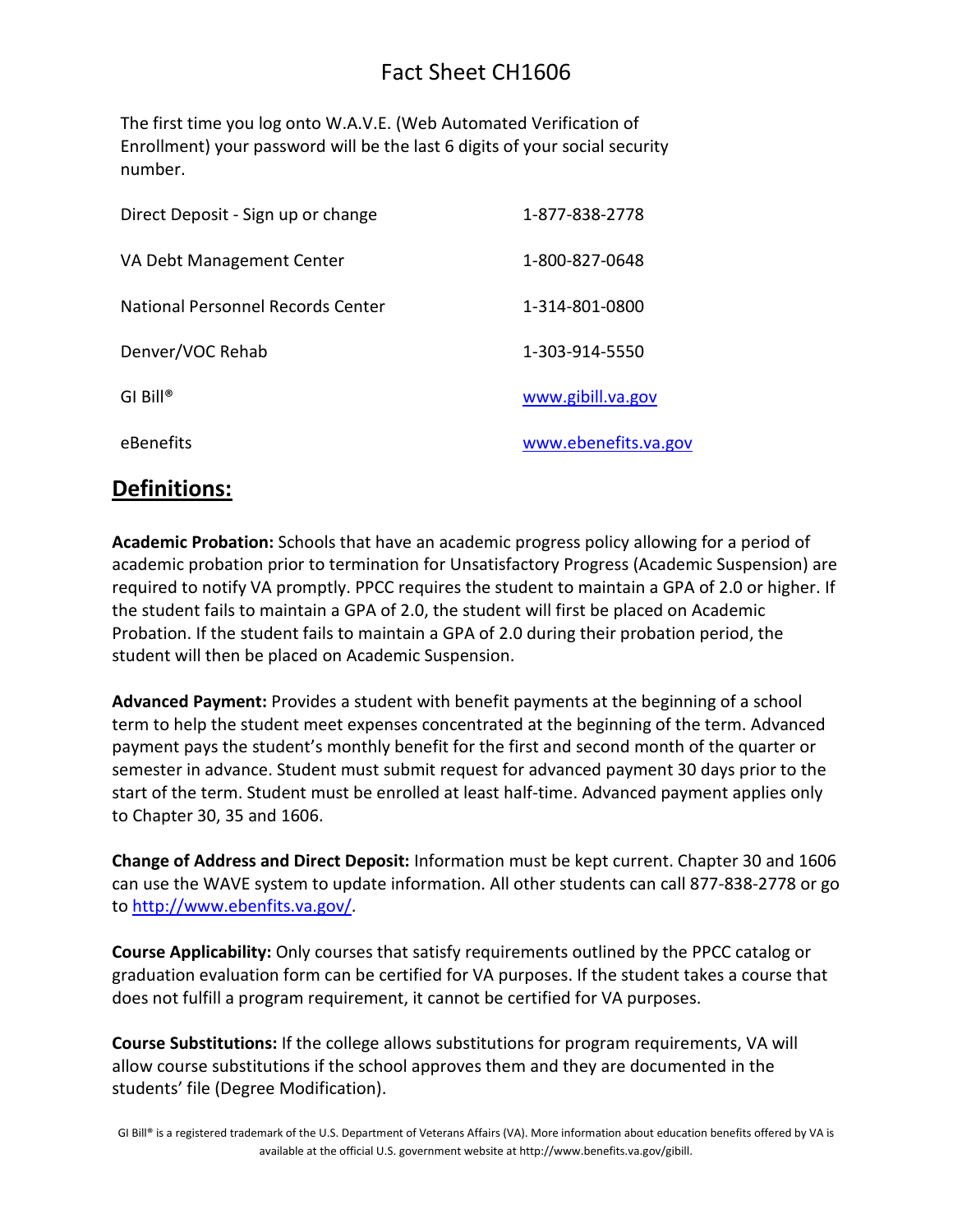**Debts and Over-Payments:** A debt is established on the student when:

- Withdrew on or after the first day of term.
- Reduced hours whether the reduction occurred before or during the term.
- Attended at least one day of any of the classes certified and a payment has been issued.
- The school reported a change in enrollment and reported a reduction in tuition and fees due to student action reducing or terminating courses.
- Drops a course or adds a course.



**Hybrid Classes:** Hybrid, or blended, courses combine on-campus class sessions with Internetbased coursework. In most cases students will meet once a week for lecture, hands-on learning, and face-to-face group activities. Remaining assignments will be completed online. **PLEASE NOTE: VA CONSIDERS HYBRID CLASSES TO BE ONLINE.**

**Last Date of Attendance (LDA):** VA requires the school to report the LDA if the student:

- Officially withdraws.
- Is administratively withdrawn or stops attending without officially withdrawing.

**Non-Punitive Grade:** A grade that does not count as earned credit and is not considered in progress standards for graduation. A withdrawal after the drop period is a non-punitive grade. They do not apply to the degree and they do not affect academic progress (GPA).

**Prior Credit:** VA **requires** the school to review prior credit from previous institutions as well as any military training and grants credit as appropriate to the student's current program.

**Punitive Grade:** A grade assigned for pursuit of a course which is used in determining the student's overall progress toward completion of this school's requirements for graduation (e.g. a failing grade). A punitive grade does affect the criteria (GPA) to be met by the student for graduation.

**Remedial and Developmental Courses:** Any course below the 100 course level (e.g. MAT050). VA prohibits the school from certifying remedial and developmental courses that are taken online or hybrid format. Student must take this class in a traditional setting.

GI Bill® is a registered trademark of the U.S. Department of Veterans Affairs (VA). More information about education benefits offered by VA is available at the official U.S. government website a[t http://www.benefits.va.gov/gibill.](http://www.benefits.va.gov/gibill)